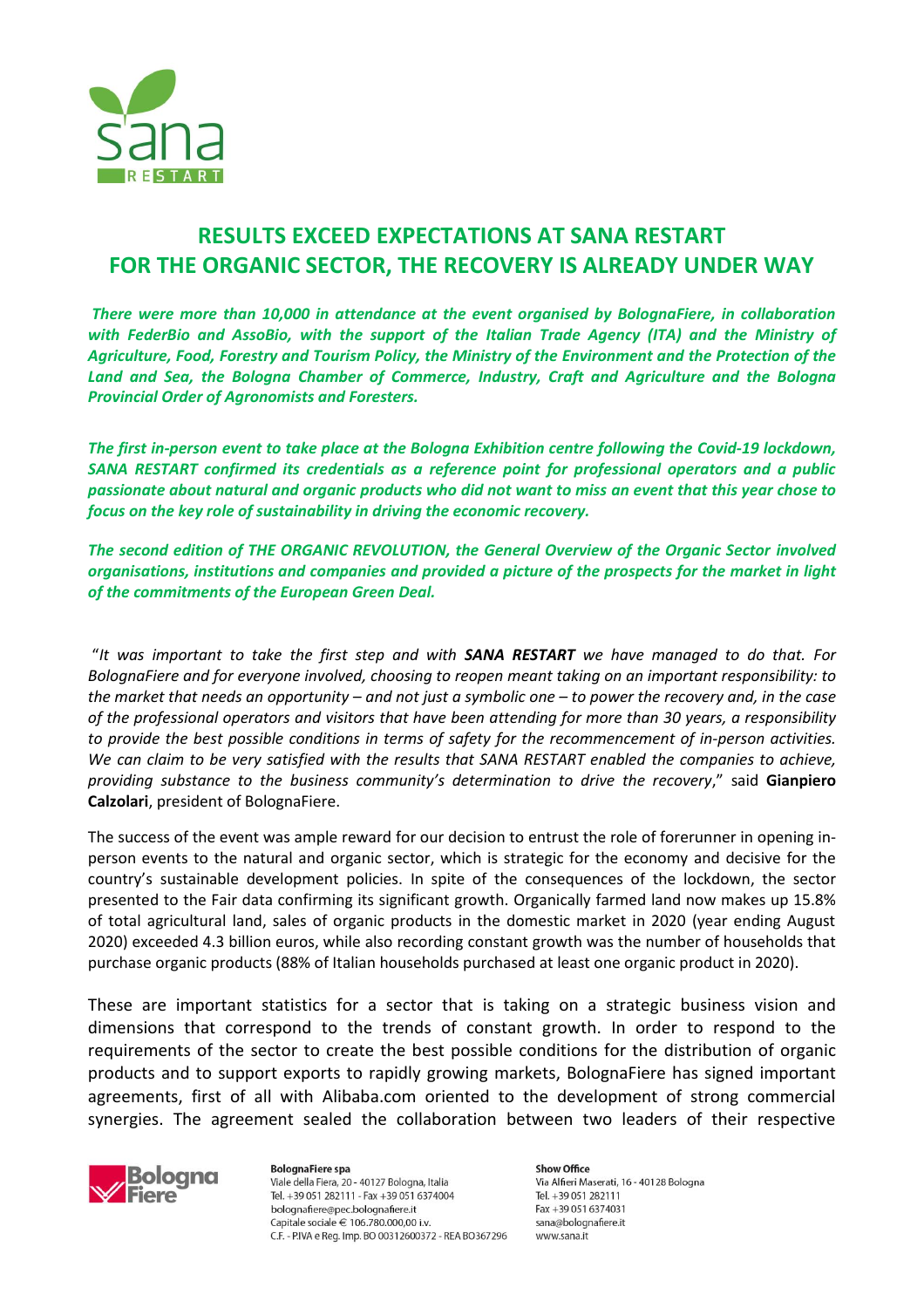

markets: BolognaFiere (organiser of trade fairs in Italy and around the world and one the leading exhibition centres in Europe, specialised in trade events, which each year involve the participation of 2 million national and international professional operators) and Alibaba.com (e-commerce platform, global B2B leader and part of the Alibaba Group, with more than 26 million active buyers in the marketplace in more than 190 countries). This is the first "all round" deal that combines the commercial opportunities offered by trade fair events (traditional and digital) with the potential of the e-commerce channel.

SANA RESTART opened with the second edition of **THE ORGANIC REVOLUTION, the General Overview of the Organic Sector**, promoted by BolognaFiere in collaboration with FederBio and AssoBio and the organisational secretary of Nomisma. During the event, which began with a speech by **Teresa Bellanova**, Minister of Agriculture, Food and Forestry Policy, representatives of Italian and international companies, organisations and institutions discussed the opportunities relating to the commitments made at European level with the **Green Deal**. Alongside the goal of achieving climate neutrality by 2050 are the goals of the **Farm to Fork** initiative, which aims for 25% of all farmland to be used for organic farming by 2030 and the use of pesticides and antibiotics to be halved by that same year.

## *Events, initiatives & Awards at SANA RESTART*

SANA RESTART also included events organised in collaboration with historic partners of the Fair such as **FederBio**, **AssoBio**, the **Cosmetici in Erboristeria di Cosmetica Italia Group**, **Assoerbe** and **SISTE,** which promoted one of the most successful initiatives of this edition. The initiative in question was **La via delle erbe**, created by SISTE in collaboration with ALTEA, the association of herbal remedy technicians at the University of Turin and with BolognaFiere, with the aim of introducing the public, through an illustrated pathway, to the world of medicinal plants and spices that have been used by man for nutritional or health purposes for thousands of years, and that today more than ever, in light of current scientific knowledge, can offer numerous applications and functions. The theme selected for 2020 was particularly well received: "*The Golden Herbs*": ginkgo biloba, helichrysum, saffron and turmeric.

SANA RESTART also launched the *Free From Hub*, dedicated to the presentation of trends and new innovations in the free-from segment. Initiatives included the presentation of the seventh edition of the **World Gluten Free Beer Award**, the world's only accolade dedicated exclusively to gluten free beer, organised by Nonsologlutine in collaboration with the Free From Hub. The initiative, which saw the introduction of a new award category for the Best Organic Beer, also acknowledged the emergence of a new term "*organic & free from"*, a growing trend in the sector of drinks and particularly common among craft beers.



**BolognaFiere spa** Viale della Fiera, 20 - 40127 Bologna, Italia Tel. +39 051 282111 - Fax +39 051 6374004 bolognafiere@pec.bolognafiere.it Capitale sociale € 106.780.000.00 i.v. C.F. - P.IVA e Reg. Imp. BO 00312600372 - REA BO367296

**Show Office** Via Alfieri Maserati, 16 - 40128 Bologna Tel. +39 051 282111 Fax +39 051 6374031 sana@bolognafiere.it www.sana.it